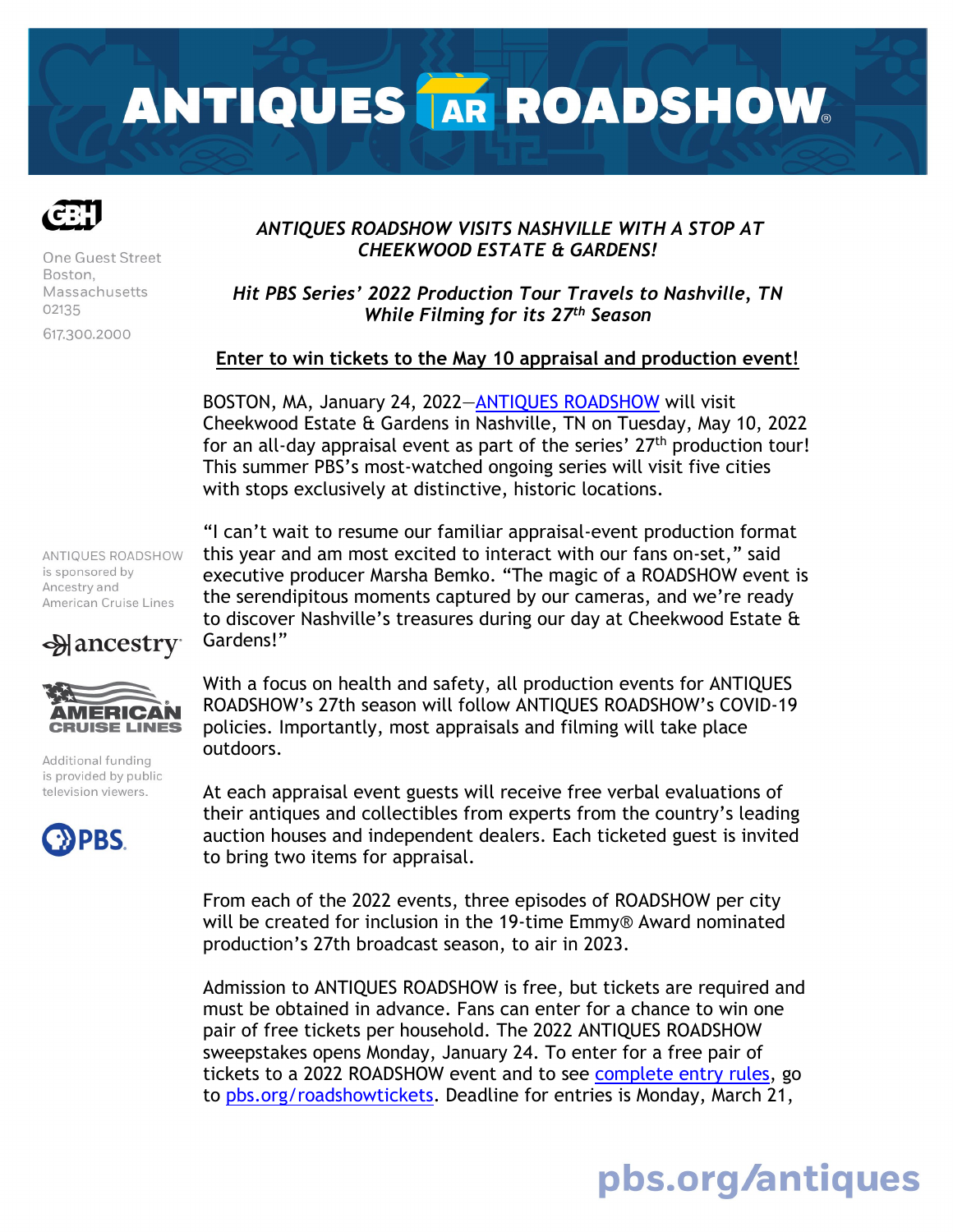2022 at 11:59pm PT. No purchase necessary, restrictions apply, must be 18, void where prohibited.

For more information you may also call toll-free 888-762-3749.

And on social media, a small number of tickets will be available to fans who apply on Instagram and Twitter. Social media entries will be accepted beginning January 24, with an entry deadline of February 28, 2022 at 11:59pm PT. More information and complete rules for social media entries can be found at the [2022 Tour Complete Rules](https://www.pbs.org/wgbh/roadshow/tickets/rules/) page.

To see FAQs about ANTIQUES ROADSHOW events, go to: [pbs.org/wgbh/roadshow/tickets/faq.](https://www.pbs.org/wgbh/roadshow/tickets/faq/)

#### **ANTIQUES ROADSHOW 2022 Production Tour:**

Tuesday, May  $10$  – Cheekwood Estate  $\theta$  Gardens in Nashville, TN Tuesday, May 31 — Idaho Botanical Garden in Boise, ID Tuesday, June 14 — Santa Fe's Museum Hill in Santa Fe, NM Wednesday, June 22 — Filoli in Woodside, CA Tuesday, July 12 — Shelburne Museum in Shelburne, VT

Produced by GBH, ANTIQUES ROADSHOW is seen by around 6 million viewers each week, airing Mondays at 8/7c PM on PBS.

MORE INFORMATION:

#### **About ANTIQUES ROADSHOW**

Part adventure, part history lesson, part treasure hunt, 19-time Emmy® Award nominated [ANTIQUES ROADSHOW](https://www.pbs.org/wgbh/roadshow/) begins its 26th broadcast season in 2022 and is the highest-rated ongoing primetime [PBS](https://www.pbs.org/) series. The series is produced by [GBH](https://www.wgbh.org/) for PBS under license from the BBC. The executive producer is [Marsha Bemko.](https://www.pbs.org/wgbh/roadshow/stories/articles/2016/9/9/executive-producer-marsha-bemko/) ANTIQUES ROADSHOW is sponsored by Ancestry and American Cruise Lines. Additional funding is provided by public television viewers. ANTIQUES ROADSHOW press materials, including streaming video and downloadable photos, are available at [pbs.org/pressroom.](http://pressroom.pbs.org/) For more ANTIQUES ROADSHOW — including streaming episodes, searchable archive, web-exclusive video, in- depth articles, owner interviews and more – visit [pbs.org/antiques.](http://www.pbs.org/wgbh/roadshow/) You can also find ROADSHOW on [Facebook,](https://www.facebook.com/RoadshowPBS) [Twitter,](https://twitter.com/RoadshowPBS) [YouTube,](https://www.youtube.com/user/AntiquesRoadshow) [Instagram,](https://www.instagram.com/roadshowpbs/) and [TikTok.](https://www.tiktok.com/@roadshowpbs)